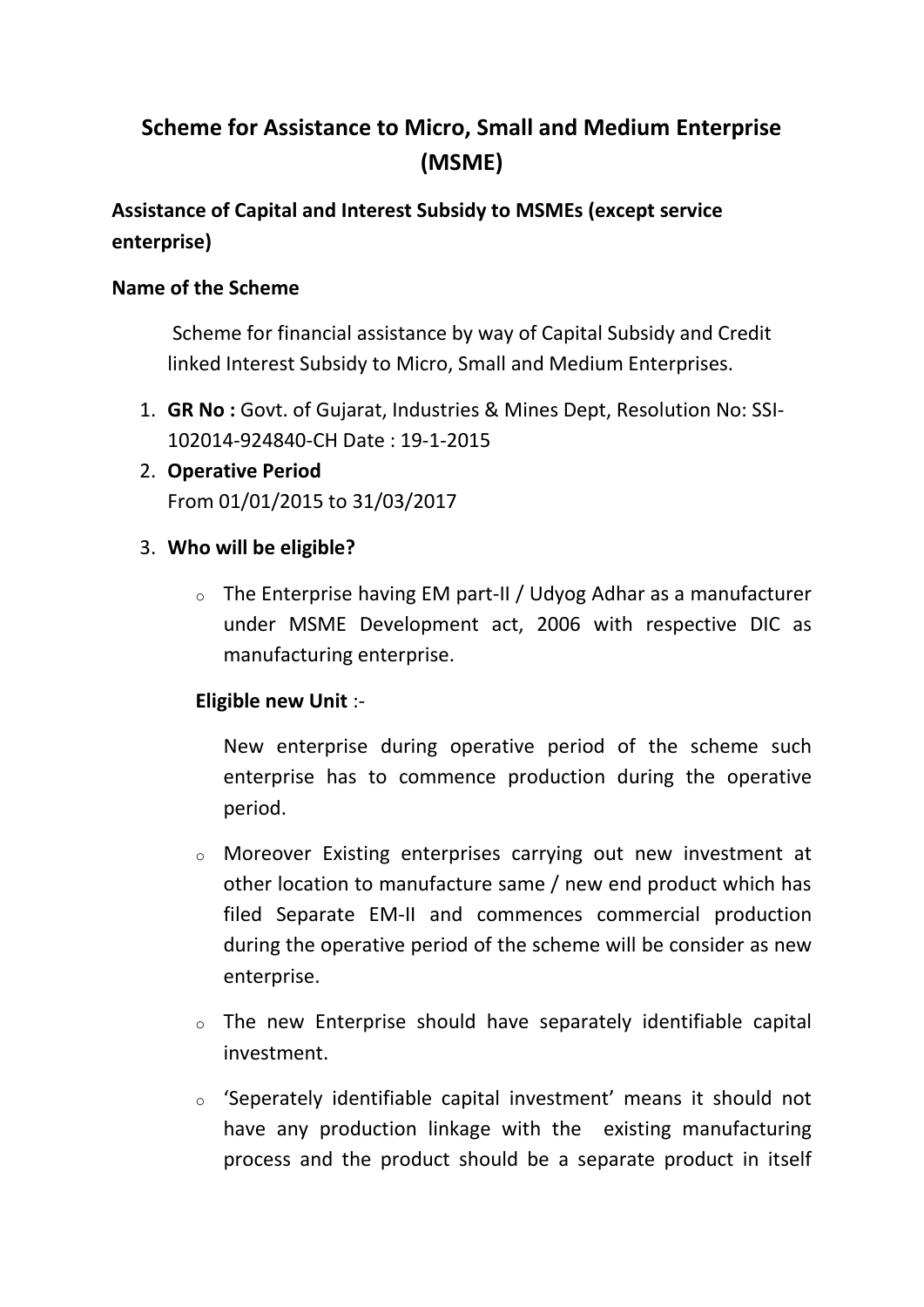with independent marketability. The new unit should be in a separate building, should maintain separate books of accounts and the project should be appraised independently by financial institution as a viable project.

o Such new enterprise will be eligible for assistance as a New enterprise and one time for expansion/diversification during the operative period of the scheme.

#### **Eligible Existing Unit** :-

**For carrying out expansion or diversification** by existing enterprise with investment in fixed capital more than 50% of its existing gross fixed capital investment as on date of initiation of expansion/diversification. Out of which 60% investment should have in plant and machinery. Such expansion/ Diversification should have been completed and it should commence production during the operative period.

- o **Expansion means** existing enterprises carrying out new investment at the same premises to expand plant capacity for the same product and commences commercial production of the said expansion during the operative period of the scheme.
- o **Diversification means** existing enterprises carrying out new investment at the same location to expand plant capacity to manufacture new end product and commences commercial production of the said expansion during the operative period of the scheme.
- o **For carrying out Modernization** of existing unit with investment in plant –machinery and equipment by more than 25% of its existing gross fixed capital investment, such modernization should be carried out by way of adopting new technology/ production process and/or improving quality of products.
- o **One expansion/diversification and one modernization** during operative period is eligible to new unit set up during operative period of the scheme.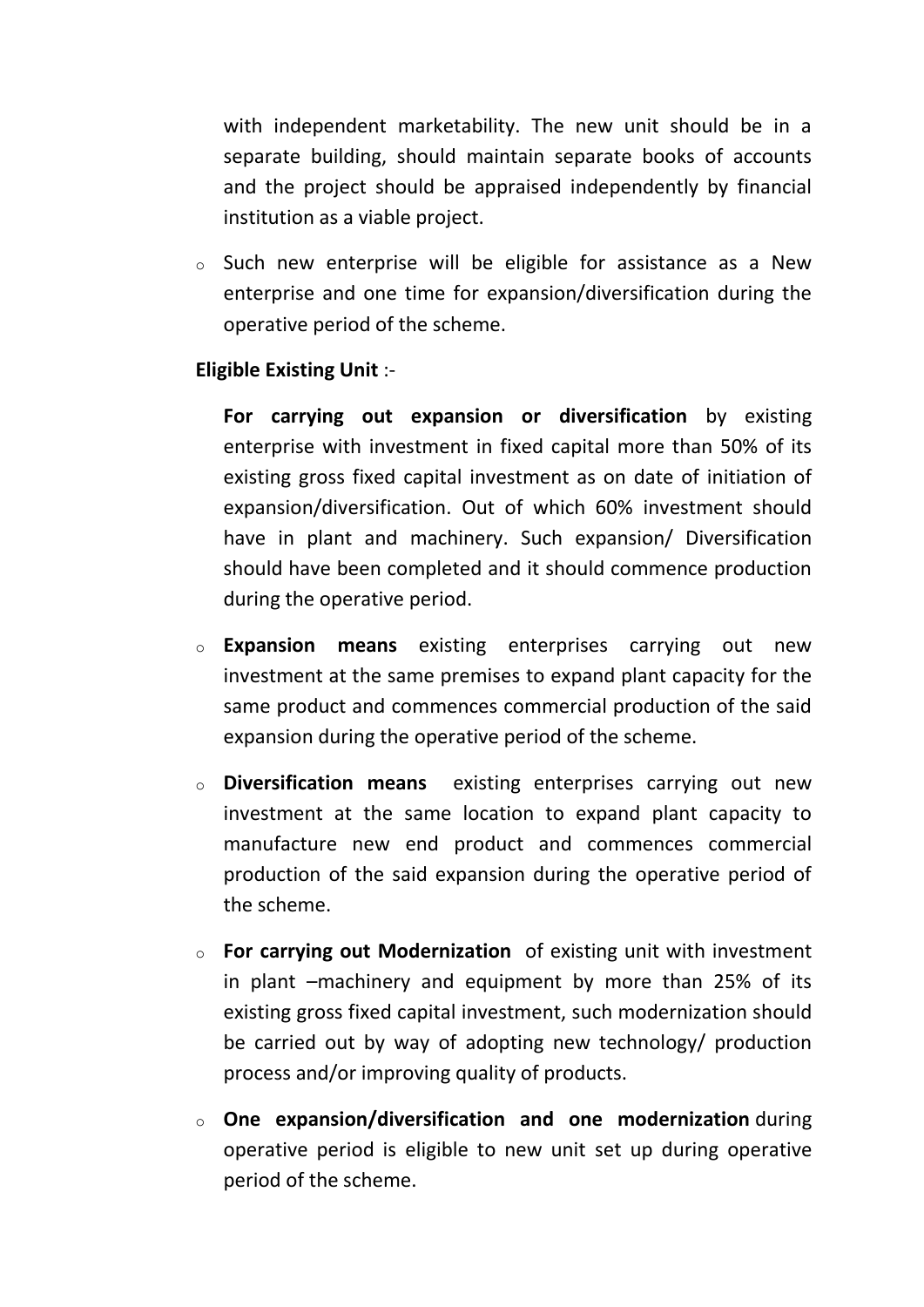- o **One** expansion/ Diversification and **one** Modernization during operative period shall be eligible to existing enterprises as on 1st January 2015.
- o **Old & second hand machinery** will **not be eligible** for assistance.

### **4. Assistance Available**

# **5.1 Capital Investment subsidy for Manufacturing Enterprises:**

- o Capital Investment subsidy will be eligible only on Term Loan Amount disbursed during the operating period by the Bank/ financial Institution (Except NBFC).
- $\circ$  Capital Investment Subsidy@ 10% of term loan amount disbursed by Bank/ Financial Institute with the maximum amount of Rs. 15 lakhs in Municipal Corporations area.
- o Capital Investment Subsidy@ 15% of term loan amount disbursed by Bank/ Financial Institute with the maximum amount of Rs. 25 lakhs in other area outside the municipal corporations' area.

# **5.2 Interest subsidy for Manufacturing Enterprise:**

- o Enterprise which has obtained first disbursement during the operative period of the scheme will eligible for the assistance.
- o Interest Subsidy will be reimbursed after payment to the Bank/Institution.

| <b>Area</b>                                         | <b>Rate of Interest</b><br>subsidy | <b>Maximum limit</b>      | No. of<br><b>Years</b> |
|-----------------------------------------------------|------------------------------------|---------------------------|------------------------|
| <b>Within Municipal</b><br>Corporation area         | 5%                                 | Rs. 25 lakhs per<br>annum | 5 years                |
| Other areas outside<br><b>Municipal Corporation</b> | 7%                                 | Rs. 30 lakhs per<br>annum | 5 years                |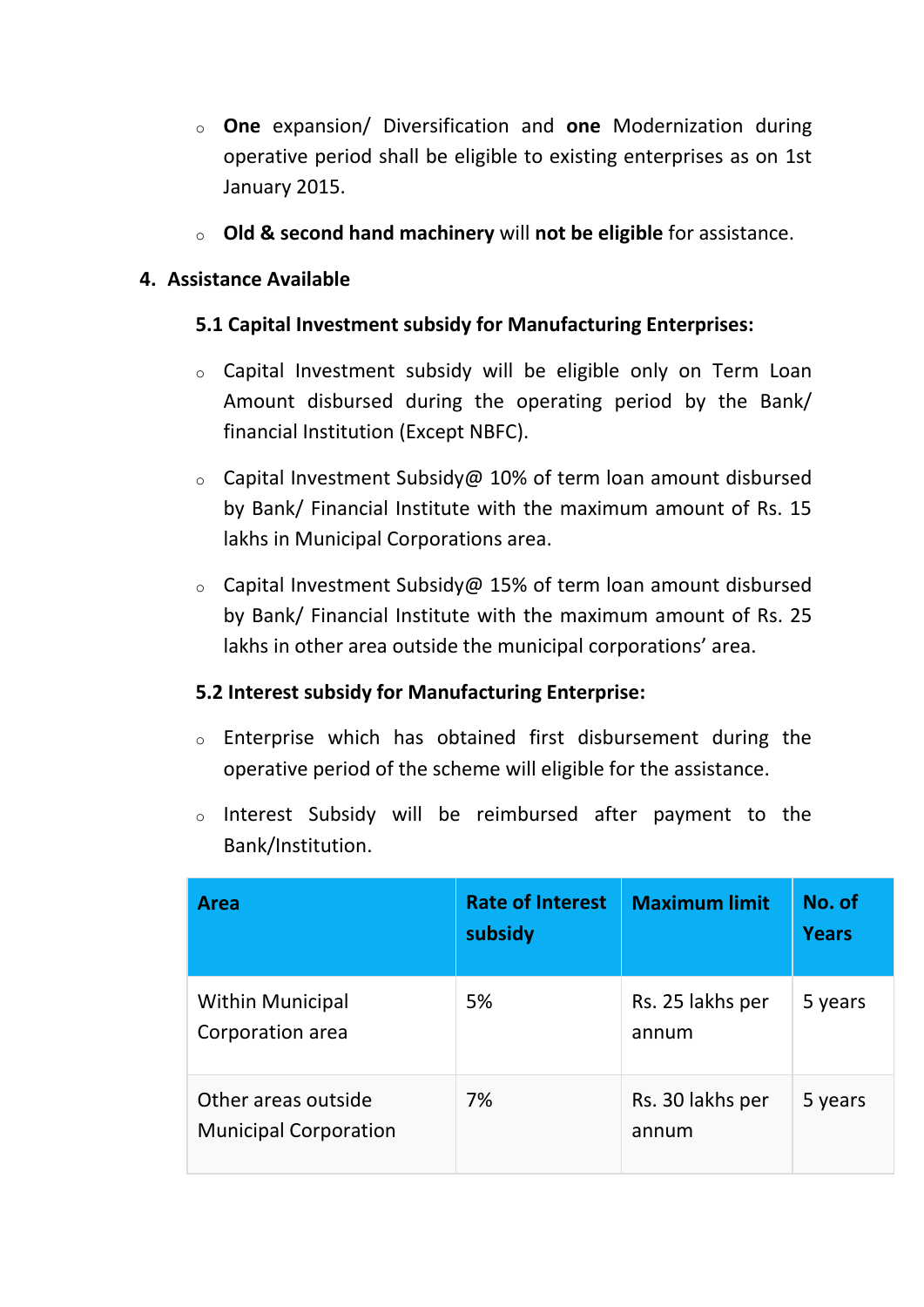- $\circ$  1% additional interest subsidy, if enterprise is set up with required equity contribution for the project  $\omega$  100% by youth/s having age less than 35 years as on the date of sanction of the term loan.
- $\circ$  1% additional interest subsidy, if enterprise is set up by with required equity contribution for the project @100% by Physically Challenged or Women or SC/ST Entrepreneurs .
- o In all maximum rate of interest subsidy shall not exceed 7% in municipal corporation areas and 9% in outside Municipal Corporation areas.

### **5.3 Interest subsidy for Service Enterprise:**

- o Only new MSME service enterprise having an Investment in equipment more than Rs. 5 lakh will be eligible for Interest subsidy. ( Not eligible on development of construction- Building).
- o List of 22 eligible service activities. **(Annexure-1)**
- o @5% with the maximum amount of Rs. 25 lakhs per annum for 5 years on the term loan of machinery and equipment anywhere in the state.
	- $\circ$  1% additional interest subsidy, if enterprise is set up by with required equity contribution for the project @100% by Physically Challenged or Women or SC/ST Entrepreneurs.
	- o In all maximum rate of interest subsidy shall not exceed 6% anywhere in the state.

# **6. Conditions for the Capital Investment subsidy**

- o Enterprise which has obtained first disbursement during the operative period of the scheme will eligible for the assistance.
- o In case term loan is sanctioned after one year from the date of commencement of commercial production, such enterprise will not eligible for subsidy under the scheme.
- o The Unit shall have to continue production at least for 5 years from the date of commencement of commercial production, and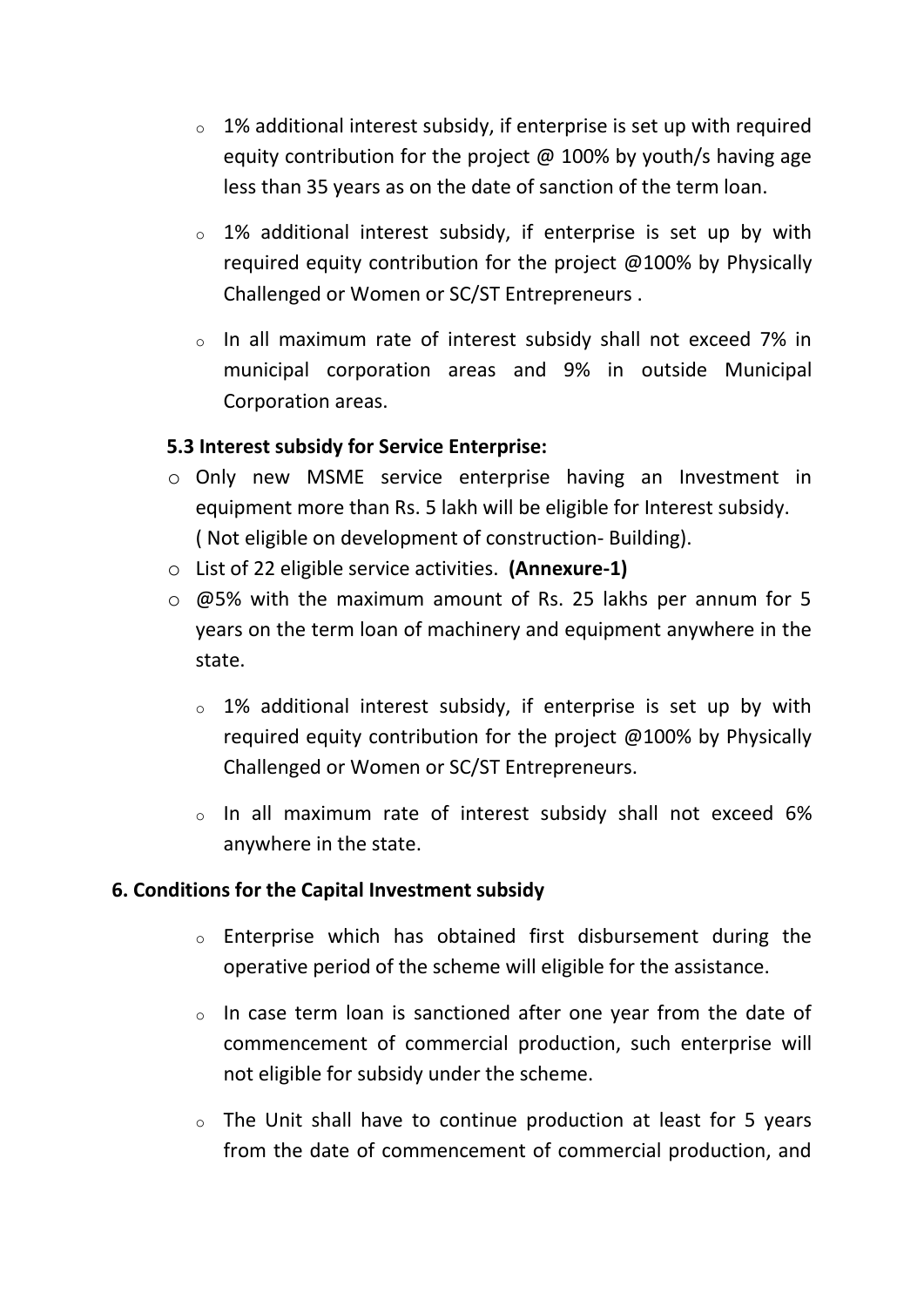if, it fails to do so than subsidy already been disbursed will be recovered as land revenue arrears.

 $\circ$  Total quantum of Capital Subsidy (State + Central) in any case shall not exceed the total loan amount disbursed by the bank/Financial Institutes.

#### **7. Conditions for the Interest subsidy**

- a. Enterprise shall have option for date of availment of interest subsidy either from the date of first disbursement of the loan or from the date of commencement of commercial production. This opted date will be final and period of 5 year will start from that date.
- b. The interest subsidy will be reimbursed to the enterprise who pays regular instalments and interest there of to the financial institution. If the enterprise becomes defaulter for any period, it will not be eligible for reimbursement of interest subsidy for that default period.

(Defaulter means the applicant who doesn't pay interest till 120 days against Term loan, this 120 days called defaulter period)

- c. In case term loan is sanctioned after one year from the date of commencement of commercial production, such enterprise will not eligible for Interest subsidy under the scheme.
- d. Total quantum of Interest Subsidy (State + Central) in any case shall not exceed the total loan amount disbursed by the bank/Financial Institutes.

#### **8. Other Conditions for Capital Investment / Interest Subsidy**

- a. The enterprise has to apply to concerned DIC in prescribed format through online module with documents as specified in check list.
- b. The application should be submitted within one year from the date of first disbursement of term loan or on the date of commencement of commercial production whichever is later.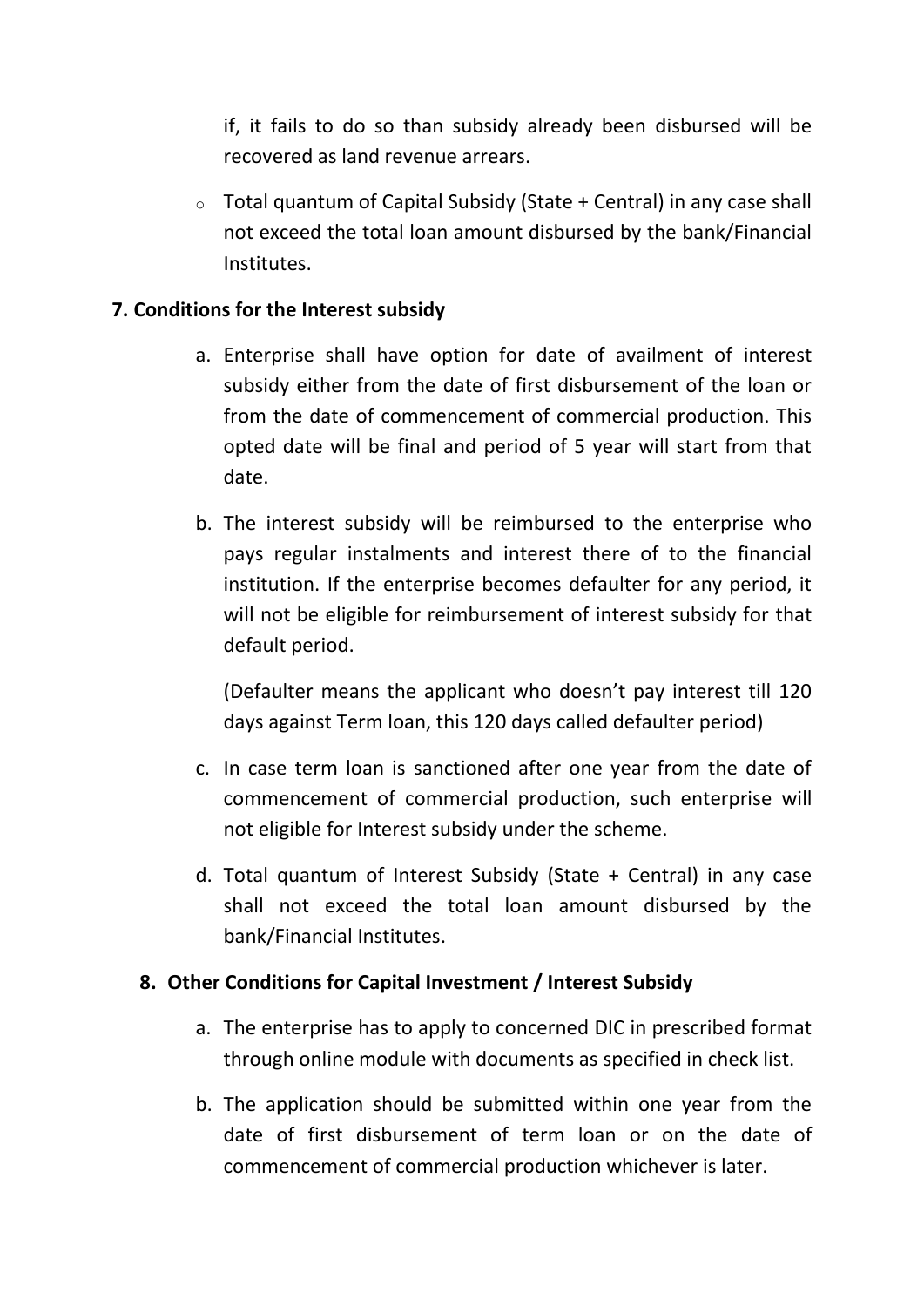c. First commercial sale bill will be the date of commencement of commercial production.

In case of Expansion / Modernisation / Diversification the first sale bill after implementation of such project will be considered as commence of commercial production.

- d. The enterprise shall have to obtain NOC from Municipal Corporation for doing the business, if enterprise located in the Municipal Corporation area.
- e. Subsidy will be reimbursed only after the commencement of commercial production of the enterprise.
- f. For the purpose of assistance under this resolution, the investment made in Gujarat shall be clubbed to decide the status of MSME.
- g. The enterprise shall have to file information about annual production, sales, power consumptions and such other details as may be called for by DIC. (for each year ended on 31st March regularly).
- h. The enterprise will have to employ at least 85% of the total employment and 60% of supervisory and managerial employment from local persons.
- i. The enterprise has to give undertaking on his letter head singed by authorized signature to confirm that all Government dues are paid as on date.
- j. Enterprise will have to observe pollution control measures as prescribe by GPCB or other competent authority.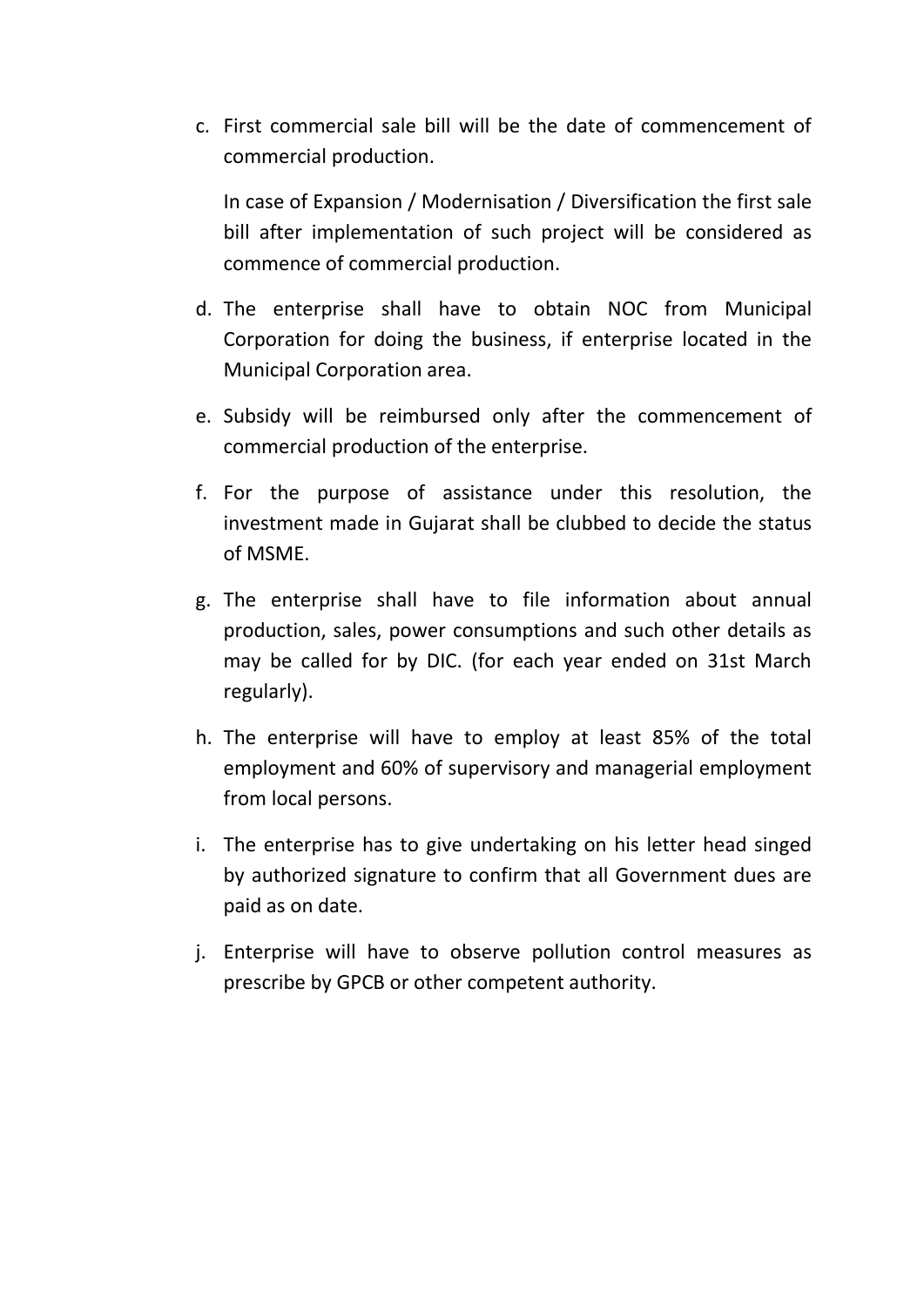# **Assistance for reimbursement of CGTMSE fees for Micro and Small enterprises**

# 1. **Name of the Scheme**

Scheme of Assistance for reimbursement of CGTMSE fees

### 2. **Operative Period**

From 01/01/2015 to 31/03/2017

### 3. **Who will be eligible?**

- 3.1. The Enterprise having EM part-II / Udyog Adhar as a manufacturer under MSME Development act, 2006 with respective DIC as manufacturing enterprise.
- 3.2. Women Entrepreneurs, SC, ST and Physically Challenged Entrepreneurs those who are availing collateral free term loan upto Rs. 1 Crores from financial institutions / Bank under CGTMSE will be eligible.

#### 4. **Assistance Available**

Assistance as reimbursement @100% annual service fees paid to Bank / Financial institution for collateral free term loan under CGTMSE, for the period of five year.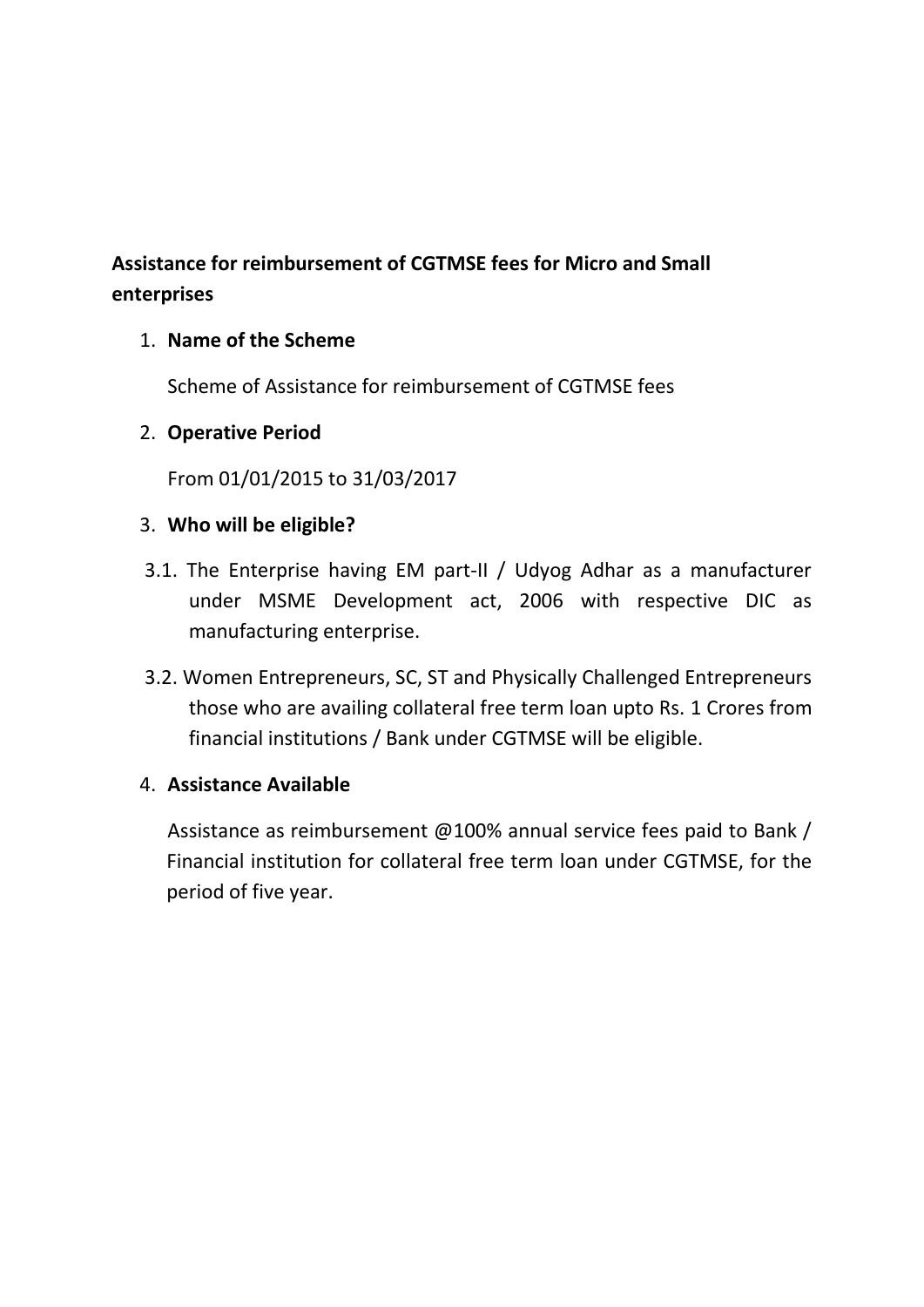# **Procedure:**

- The unit will have to apply online within one year of  $1<sup>st</sup>$ disbursement of term loan online on [www.ifp.gujarat.gov.in](http://www.ifp.gujarat.gov.in/) for sanctioning.
- The unit has to submit printout of application along with all documents certified by authorised person to concern DIC in prescribed format as specified in check list for sanctioning.
- On receiving of application, DIC will scrutinise all documents.
- After scrutiny of all documents, General Manager- DIC will issue provisional sanction letter or raise a query online.
- On compliance of query, General Manager- DIC will issue provisional sanction letter.
- After receiving provisional sanction letter, The unit will have to apply claim online on [www.ifp.gujarat.gov.in](http://www.ifp.gujarat.gov.in/) for every six months.
- The unit has to submit printout of claim along with all documents certified by authorised person to concern DIC in prescribed format as specified in check list for approving claim.
- On receiving of claim application, DIC will scrutinise all documents.
- On 1st,3rd, 5th, 7th and 9th claim, Industries Inspector- DIC will visit the unit.
- Inspector will verify all documents, expenditure statements and fixed assets raised from term loan and also verify local employment.
- After verification, claim will be approved by General Manager- DIC.
- The amount will be disbursed through RTGS in applicant account through DIC, subject to the availability of grant.